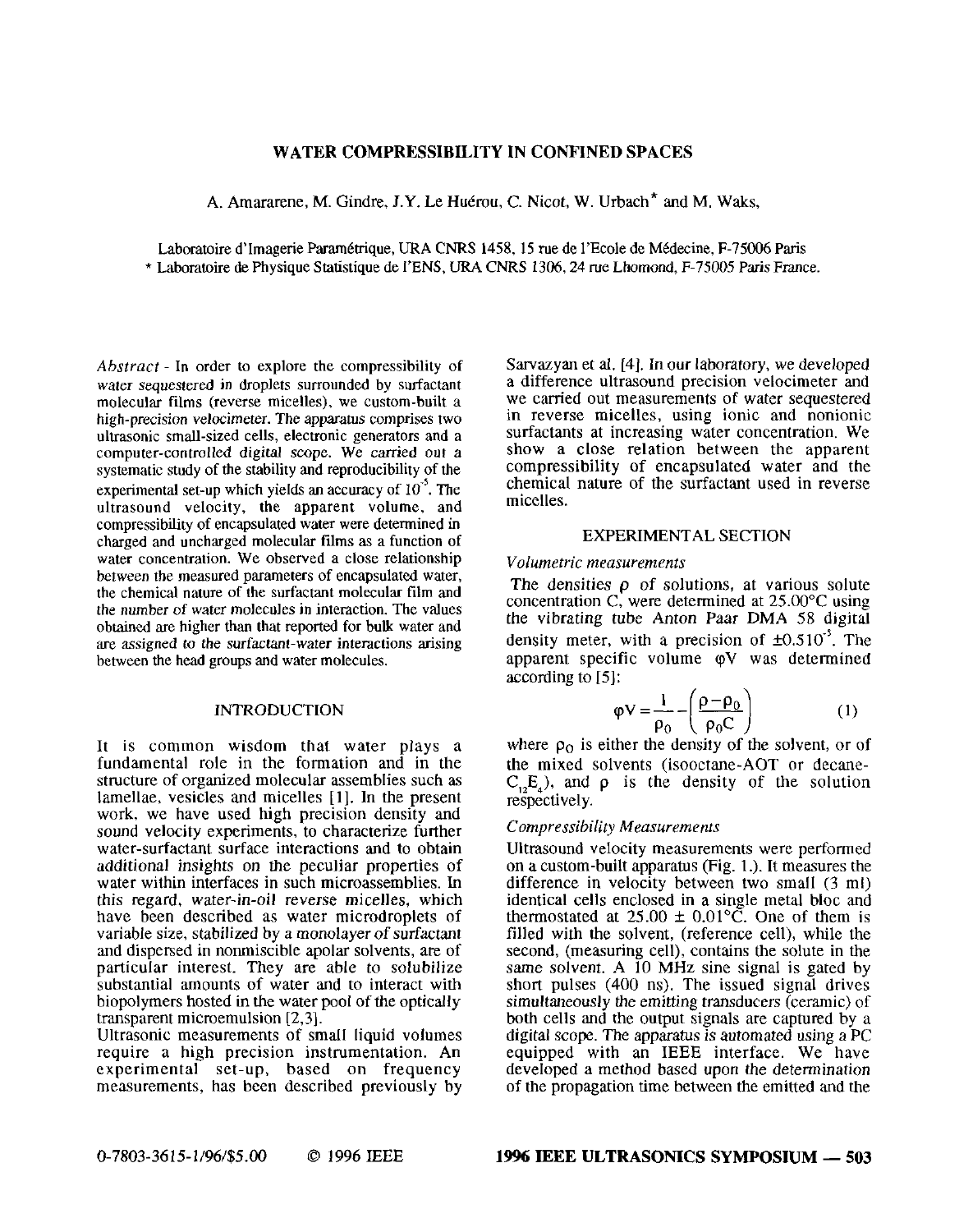transducers was determined by a calibration of the system [6]. Under these conditions, the uncertainty system [6]. Under these conditions, the uncertainty If we turn to the plot of  $\varphi V$  vs. water concentration, of the time measurements is around 0.1 ns. (Fig. 2A) in AOT reverse micelles we observe that



Fig. 1. Ultrasound velocity experimental set up.

**A** systematic study of the stability and the reproducibility of the measurements showed a velocity accuracy better than  $\pm 10^{-3}$ . Each volumetric or ultrasonic measurement was repeated from three to five times, averaged and used to calculate  $\phi K_{S}$ and  $\omega V$ .

The relative specific sound velocity increment **[U],** is defined as [7]

$$
[u] = \frac{u - u_0}{u_0 C} \tag{2}
$$

where u and  $u_0$  are the sound velocities in the solution and in the solvent respectively, and C is the specific concentration of the solute in  $kg.m<sup>-3</sup>$ . The apparent specific adiabatic compressibility was calculated using the values of  $[u]$  in conjunction with the measured apparent specific volume  $\phi V$ .

$$
\varphi K_s = \frac{1}{\rho_0.u_0^2} \left( 2\varphi V - 2[u] - \frac{1}{\rho_0} \right) \tag{3}
$$

### **RESULTS**

Throughout this work, organic solutions of the surfactants were used as a mixed solvent **[S],** while water, on a weight basis (in  $kg.m<sup>3</sup>$ ), was considered as the solute. The variation of  $\varphi V$ , [u] and  $\varphi K_S$ , as Figs *2,* 3 and **4** for the anionic surfactant sodium **2**  a function of water concentration, is illustrated in micelles in isooctane and for the nonionic surfactant, (bis ethylhexyl) sulfosuccinate **(AOT)** reverse tetraethylene glycol monododecyl ether  $(C_1, E_1)$ reverse micelles in decane. The difference between

### **504** - **1996 IEEE ULTRASONICS SYMPOSIUM**

received pulse. The distance between the the curve profiles obtained for each surfactant is transducers was determined by a calibration of the striking.

of the time measurements is around 0.1 **11s.** (Fie. **2AL** in **AOT** reverse micelles we observe that the overall variation of the volume  $\Delta \phi V$  is of the order of  $3.5 \times 10^{-5}$  m<sup>3</sup>.kg<sup>-1</sup>. A detailed analysis reveals that the curve can be divided into three segments. The first part extends until a water concentration of 5 kg,m<sup>3</sup>. The second extends to about 25 kg,m<sup>3</sup> with the midpoint around 13 kg.m<sup>-3</sup>. The final part of the curve is a plateau. Fig. **2B** illustrates the variation of  $\varphi$ V with increasing water concentration for C<sub>12</sub>E<sub>4</sub> reverse micelles. For the nonionic surfactant the overall variation is higher and corresponds to  $8 \times 10^{-5}$  $m^3$ .kg<sup>-1</sup>.



[Fig.](#page--1-0) 2. Apparent specific volume of water  $\varphi V$ , as a function of water concentration in ionic (A) and nonionic (B) surfactant reverse micelles. The molarity of surfactant respectively. solutions is  $0.1$  mole.dm<sup>3</sup> in isooctane and decane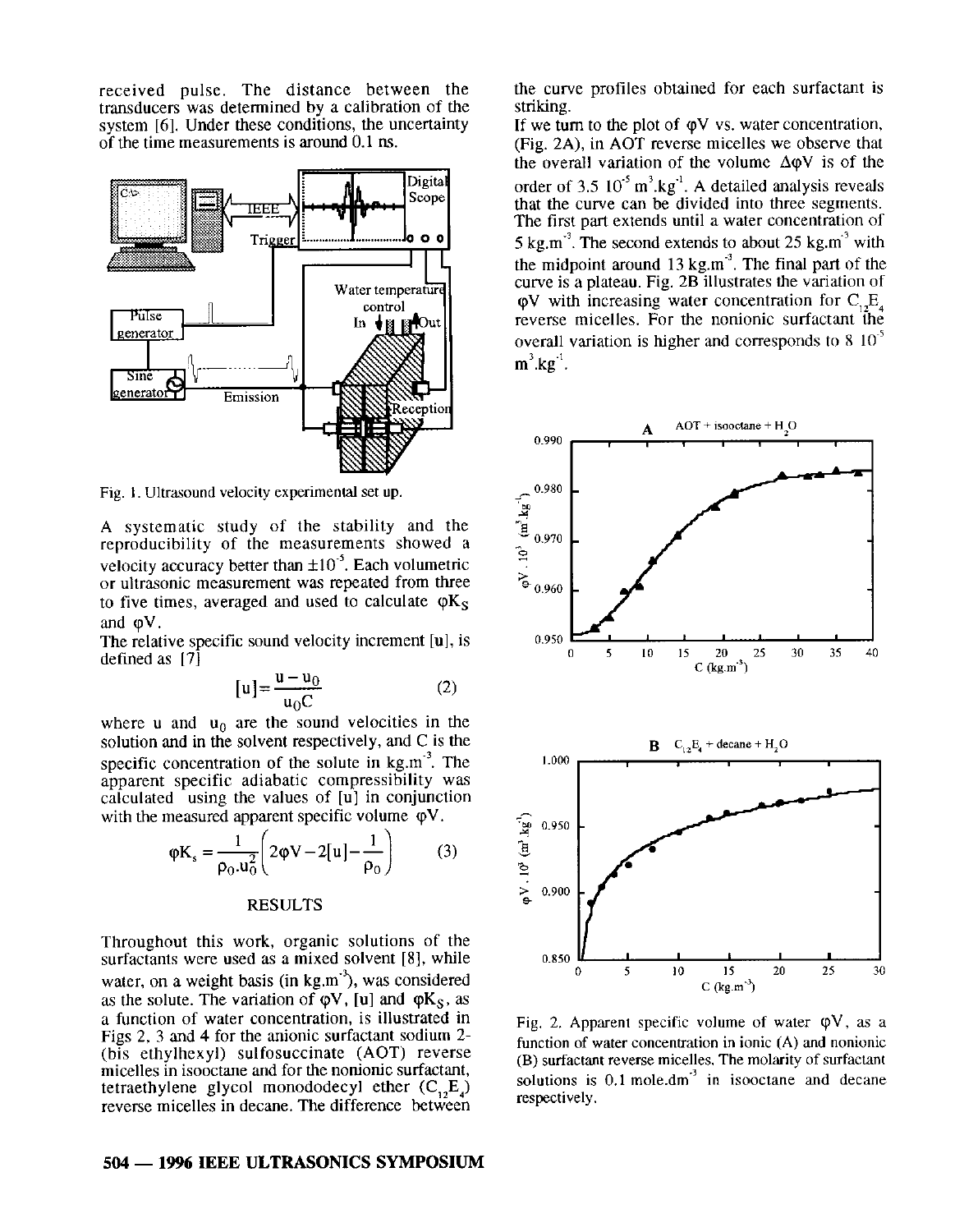The variation of **[U]** vs. water concentration, is illustrated in Fig. 3. In experiments camed out with AOT reverse micelles (Fig. **3A),** we observe a sharp drop in the relative specific sound velocity increment, reaching a minimum of  $-0.25 \times 10^{-3} \text{ m}^3 \text{ kg}^{-1}$ Then [u] increases rapidly until a water for a concentration of water in the 3-4 kg.m<sup>-3</sup> range. curve, **[U]** returns smoothly to the initial concentration of 15 kg.m<sup>3</sup>. In the final part of the experimental value around  $-0.13$  10<sup> $\degree$ </sup> m $^3$ .kg<sup> $-1$ </sup>. For  $C_{12}E_{4}$  reverse micelles (Fig. 3B), we observe initial drop of [u] until a value of  $-0.16 \times 10^{-3} \text{ m}^3 \text{ kg}^3$ , minimum seen in Fig. **3A** is absent, but the final and then a slow and steady increase. The sharp values obtained at the highest water concentration are similar for both surfactants.

The curves of  $\phi K_S$ , vs. water concentration, are displayed in Fig. **4.** For **AOT.** curve **4A** looks like a mirror image of curve **3A,** indicating that in this case, the velocity is the predominant factor of the observed phenomenon. The compressibility maximum 120  $10^{-14}$  Pa<sup>-1</sup>.m<sup>3</sup>.kg<sup>-1</sup>, is attained for a water concentration in the  $3-4$  kg.m<sup>3</sup> range, the plateau region corresponding to a value of emerging for the nonionic surfactant, (Fig. **4B)** is  $100 \frac{10^{14} \text{ Pa}^{-1} \cdot \text{m}^3 \cdot \text{kg}^{-1}}{100 \text{ J}}$ . It is obvious that the picture quite different : the value of  $\varphi K_S$  grows from about 50  $10^{-14}$  Pa<sup>'</sup>.m<sup>3</sup>.kg<sup>-1</sup>, up to a plateau located arou 75  $10^{-14}$  Pa<sup>-1</sup>.m<sup>3</sup>.kg<sup>-1</sup>, wich is reached for a water concentration of 7 kg.m<sup>-3</sup>.



water concentration in ionic (A) and nonionic (B) Fig. *3.* Relative velocity increment *[U]* as a function **of**  surfactant reverse micelles. Same experimental conditions **as** in Fig. 2.

Fig. 4. Apparent specific adiabatic compressibility  $\phi K_s$ , **as** a function *of* water concentration in ionic **(A)** and experimental conditions **as** in Fig. 2. nonionic (B) surfactant reverse micelles. Same